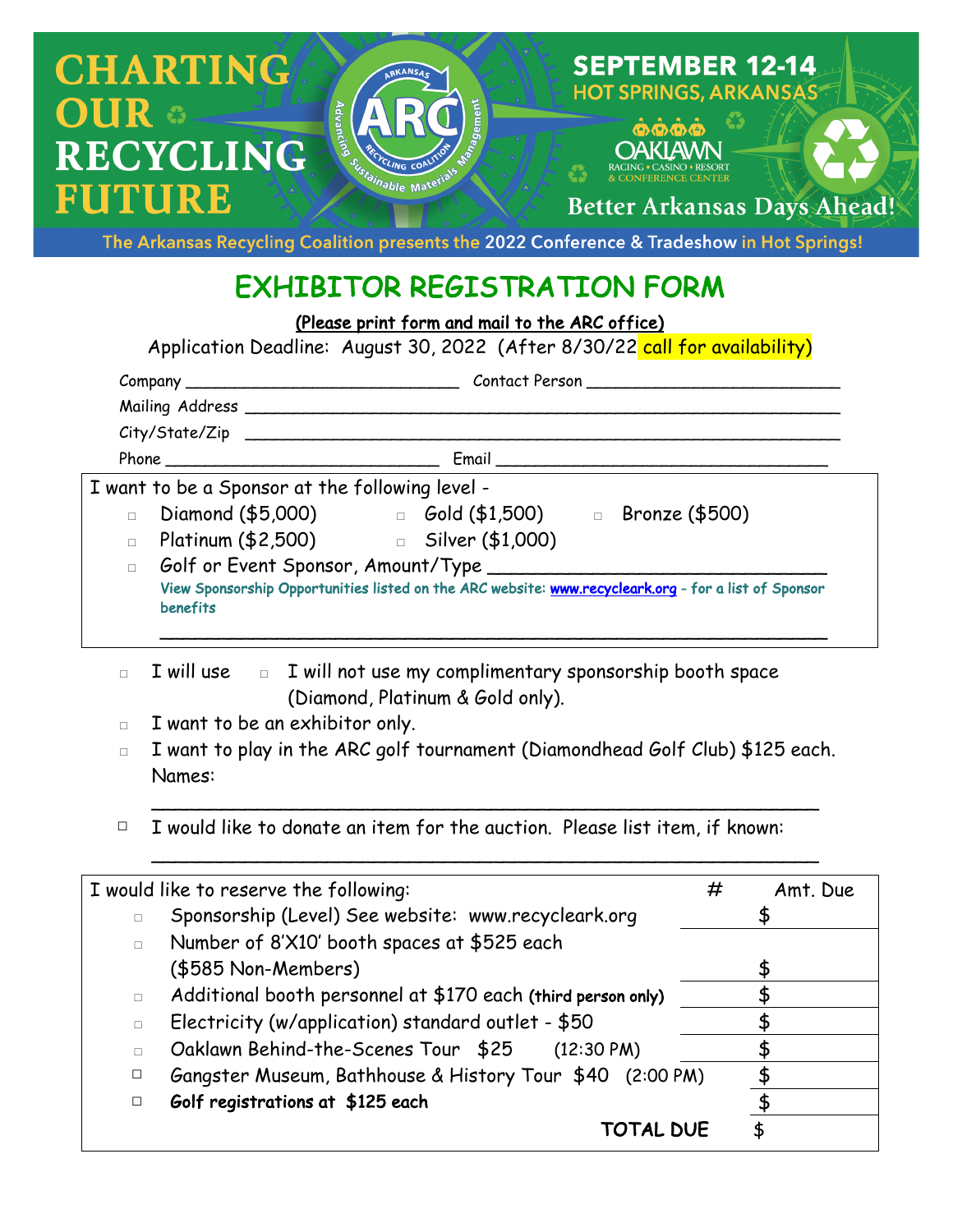My Trade Show literature should read as follows

(Name): \_\_\_\_\_\_\_\_\_\_\_\_\_\_\_\_\_\_\_\_\_\_\_\_\_\_\_\_\_\_

Please attach or write below a 50 words or less description of the equipment, products and/or services you will exhibit.

My Business Type is: \_\_\_\_\_\_\_\_\_\_\_\_\_\_\_\_\_\_\_\_\_\_\_\_\_\_\_\_\_\_\_\_\_\_\_\_\_\_\_\_\_\_\_\_\_\_\_\_\_\_\_\_\_\_\_\_\_\_

(Service Provider/Manufacturer/Other)

Your exhibit fee entitles you to two complimentary booth personnel registrations. The registration includes all sessions and food functions. (GOLF and TOURS - NOT INCLUDED) For more details call the ARC office at 866-290-1429.

Names of your two complimentary booth personnel for identification badge.

1. \_\_\_\_\_\_\_\_\_\_\_\_\_\_\_\_\_\_\_\_\_\_\_\_\_\_\_\_\_\_\_\_\_\_\_\_\_\_\_\_\_\_\_\_

2. For third booth personnel, there is a \$170 per person charge. Please list additional name.

1. \_\_\_\_\_\_\_\_\_\_\_\_\_\_\_\_\_\_\_\_\_\_\_\_\_\_\_\_\_\_\_\_\_\_\_\_\_\_\_\_\_\_\_\_

Booth assignments are made on a first come, first-served basis with ARC members receiving priority over non-members. At the same time, if you have a preference for a certain position in the exhibit hall, please indicate below. The deadline for exhibit reservations is August 31, 2021. After August 31 call for space availability.

 $\mathcal{L}_\mathcal{L} = \mathcal{L}_\mathcal{L}$ 

Please place me near the following companies or types of companies:

Please place me away from the following companies or types of companies:

□ Place me in a booth next to an entrance □ Place me in a corner booth (If available)

Please check below the type of payment that accompanies this application.

□ My check is enclosed

□\* I want to pay by credit card (MC, AMEX or VISA only), please call – 866-290-1429

 $\Box$  Invoice me (a PO # if required) My PO # is  $\Box$ 

\* A 3% charge will be added to credit card charges.